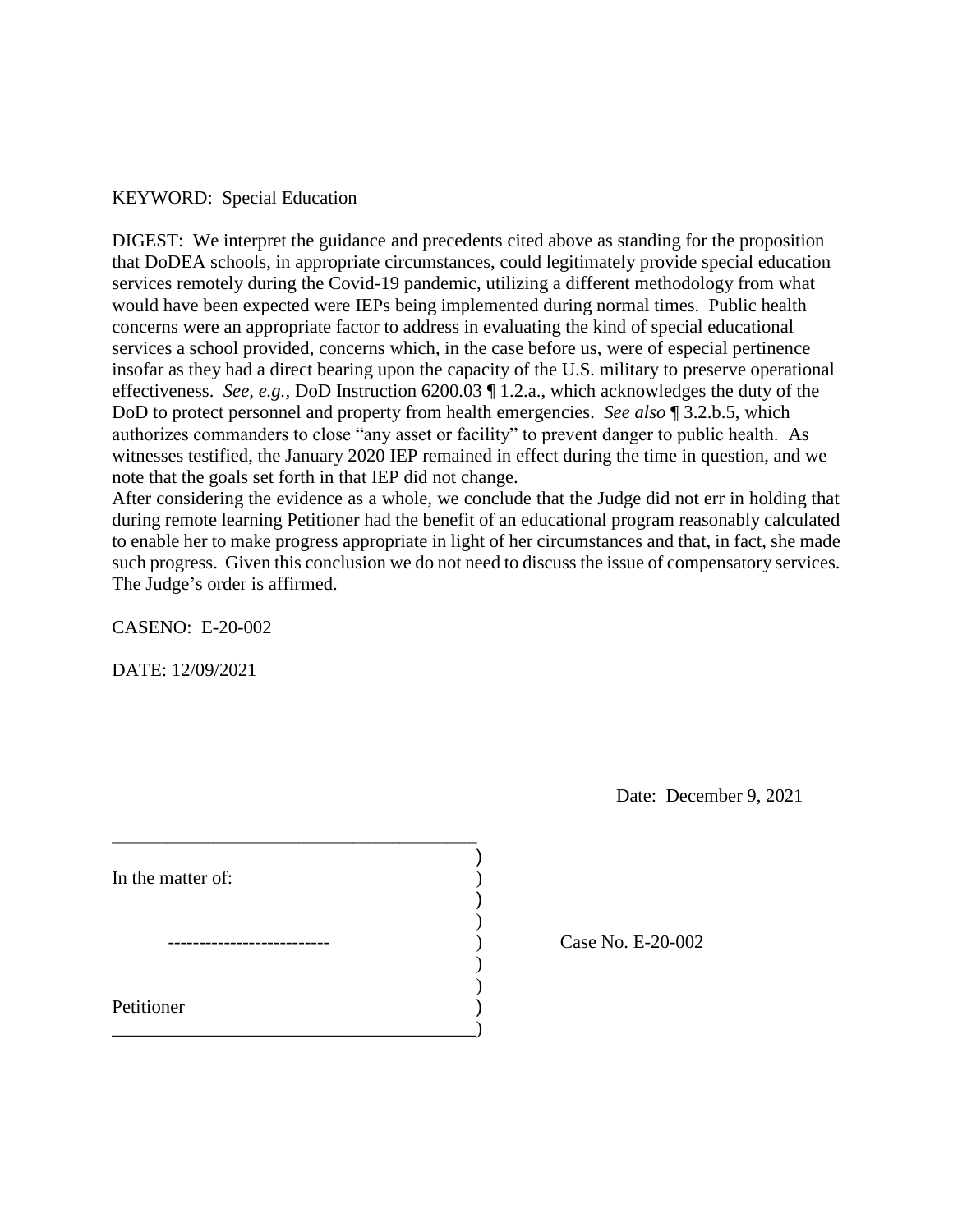#### **APPEAL BOARD DECISION**

### **APPEARANCES**

# **For Respondent: Kelly M. Folks, Esq., Defense Office of Hearing and Appeals Nicole A. Smith, Esq., Defense Office of Hearings and Appeals**

### **For Petitioner:** *Pro se*

 Administrative Judge Matthew E. Malone issued a decision in Petitioner's case on July Education Act (IDEA) (20 U.S.C. § 1400 *et seq.*), Department of Defense (DoD) Instruction  1342.12, *Provision of Early Intervention and Special Education Services to Eligible DoD Intervention and Special Education Services to Eligible DoD Dependents*, dated June 17, 2015 (Manual), and 32 CFR Part 57. Petitioner appealed this decision, in accordance with Manual, 10, 2021, in which he held that the Respondent School District had not denied Petitioner, who is learning disabled, a Free and Appropriate Public Education (FAPE) and had not denied Petitioner or her parents their procedural rights, in accordance with the Individuals with Disabilities *Dependents*, dated June 17, 2015 (Instruction), DoD Manual 1342.12, *Implementation of Early*  Encl.  $6 \nvert 17$ .

 on the admission of evidence, whether the Judge erred in his conclusion that Petitioner had not been denied a FAPE, whether the Judge considered all of the evidence, and whether the Judge was Petitioner has raised the following issues on appeal: whether the Judge erred in his rulings biased against Petitioner. Finding no harmful error, we affirm the decision of the Judge.

#### **The Judge's Findings of Fact**

 Petitioner suffers from Down Syndrome. Her father is an active duty member of the U.S. civilian school during her father's previous assignment. When Petitioner was three years of age, 2019, and she was enrolled in kindergarten in a DoD Education Activity (DoDEA) school (School). At a Case Study Committee (CSC) meeting soon after, Petitioner's civilian IEP was modified and adopted as her initial DoDEA IEP. Her parents agreed to the changes made in that IEP. On January 23, 2020, the CSC, after performing required review, approved an IEP which military stationed at an installation in the U.S. She received early intervention services (EIS) at a the civilian school began delivering special education and related services specified in an Individualized Education Program (IEP) implemented on February 17, 2017, with her parents' agreement. Petitioner and her family moved to her father's current place of assignment in midcommenced implementation the next day, again with the parents' agreement.

 The following March, the installation was subject to Health Protection Condition Charlie (HPCON-C) in response to the Covid-19 epidemic.1 As a consequence, DoDEA schools were

 $\overline{a}$ 

 <sup>1</sup>This health condition is appropriate in situations involving a "[h]igh morbidity epidemic or contamination." Health protection measures include "social distancing," which could entail limitations on or cancellation of in-person meetings, gatherings, etc. DoD Instruction 6200.03, *Public Health Emergency Management (PHEM) Within the DoD*, March 28, 2019, Figure 8.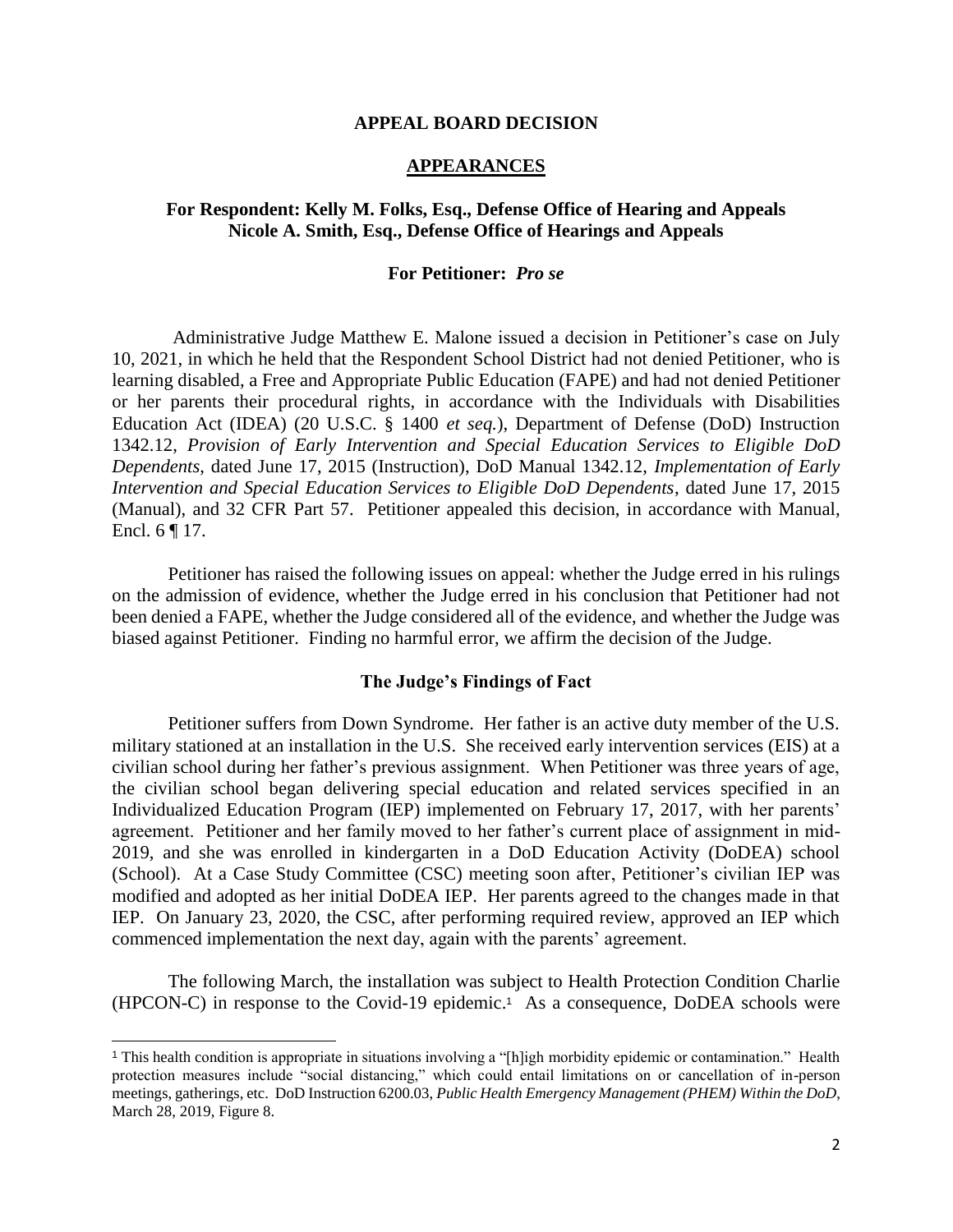closed to in-person ("brick and mortar") instruction. Instead, DoDEA implemented a regime of school year (March through June 2020) and through the first half of the 2020/2021 school year (August 2020 through February 2021). In-person instruction resumed on February 18, 2021. During HPCON-C, DoDEA schools were not permitted to provide any in-person instruction or remote instruction through various on-line means, both for general education as well as special education students. This method of instruction prevailed during the remainder of the 2019/2020 services, nor were they allowed to provide services at the student's home.

 Recognizing that neither general nor special education students could be expected to sit the School adjusted its services. Special education students received instruction in proportion to that received by general education students, with assessments, testing, progress reports, CSC meetings, etc., continuing, usually through remote means. One exception to this was special evaluations of a child which could be conducted safely through social distancing and other Covidthrough the same number of hours of computer-based instruction as they did in brick and mortar, 19 precautions.

 In September 2020, Petitioner's parents spoke with her CSC case manager to request that some remote services be scaled back because they found Petitioner to be uncooperative, especially in transitions from one activity to another. Petitioner's mother asked that physical therapy (PT) and occupational therapy (OT) services be suspended and that other adjustments be made to the remote execution of Petitioner's IEP. After consulting with the case manager, the PT and OT providers agreed to incorporate their services into other IEP instruction and services. "Emails efforts to accommodate [Petitioner's] mother's requests in ways that would provide educational and developmental benefit to the [Petitioner]." Decision at 6. These emails show concern that Petitioner's mother felt overwhelmed by challenges of facilitating remote learning for her between the Case Manager and the other service providers on [Petitioner's] IEP reflect extensive daughter.

 During the summer of 2020, Petitioner was examined by a civilian audiology clinic and determined to have a complete hearing loss in her left ear. The CSC met the following October to to her IEP. During the meeting, Petitioner's mother expressed concern about the difficulties of assisting in her child's remote instruction. She also expressed concern that Petitioner was not benefiting from remote learning. Mother and a parent advocate disagreed that Petitioner had been showing progress toward reaching her IEP goals. Rather, they insisted that Petitioner had either simply maintained her pre-virtual level of achievement or that she had actually regressed. This meeting became contentious due to the presence of a social worker the CSC had invited as a possible resource for the mother. Petitioner contends that this was a violation of her parents' privacy rights, although "[she] offered no support for this claim." Decision at 7. The meeting was eventually suspended until November 2020, at which time the CSC proposed an IEP amendment including services from a specialist providing services for hearing impaired (HI) students and a board certified behavioral analyst (BCBA). These additional services were agreed upon and the discuss the implications of this diagnosis for Petitioner's education and to consider modifications IEP amended accordingly.

 Petitioner's parents have alleged certain procedural violations in addition to the presence of the social worker at the CSC meeting. For example, they contend that the School's effort to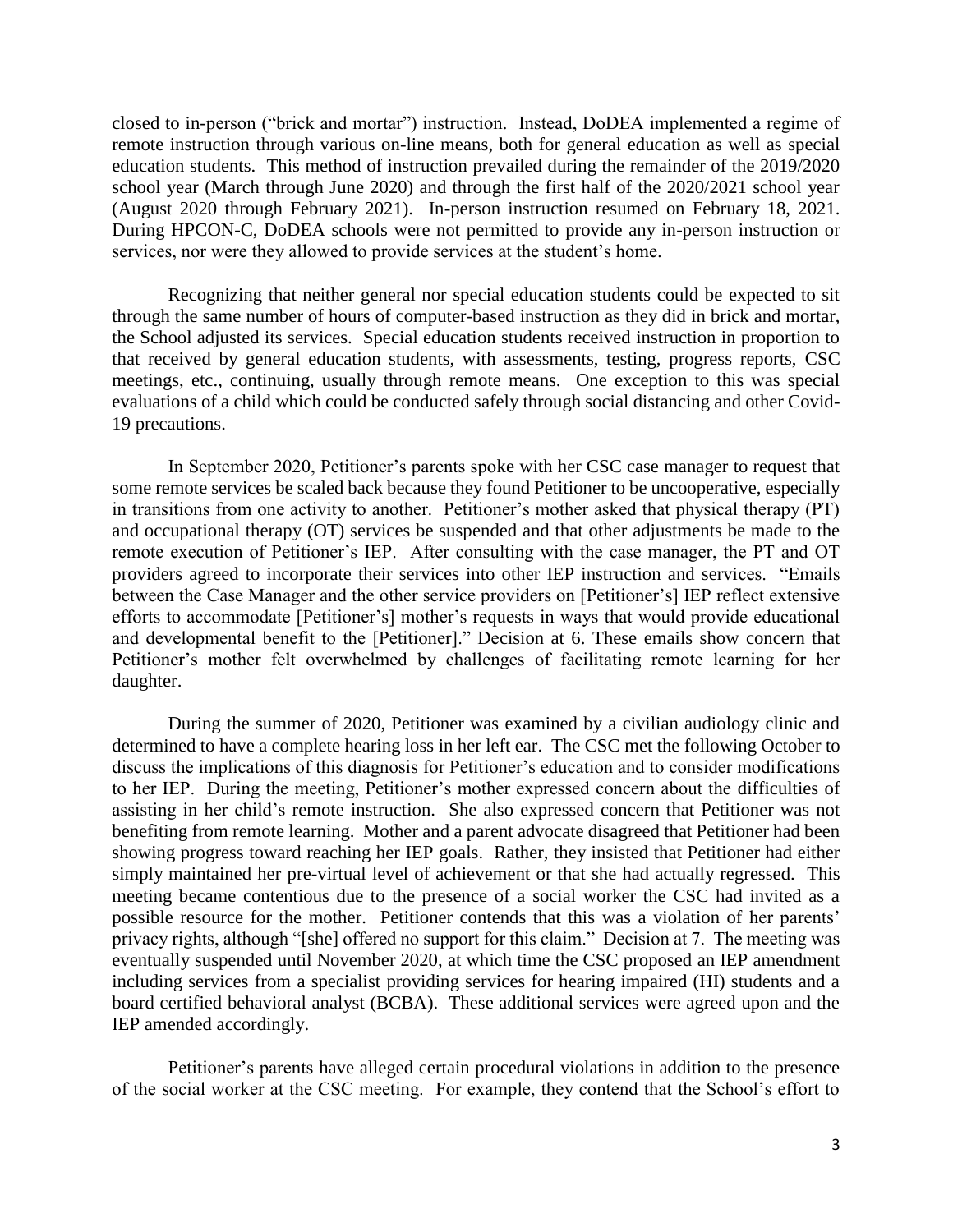ensure that both of them were informed about Petitioner's receipt of services was an attempt to retaliate against them for having filed a due process petition. They also alleged that the superintendent of education improperly contacted the father's chain of command as an effort to intimidate them. "There is no support for this allegation. The superintendent's testimony made clear that the military sponsor was asked to attend CSC meeting after October 15 as a best practice to ensure both parents could participate fully in and understand the IEP process for their child. This witness was credible when she denied having contacted the father's chain of command, and [Petitioner] presented nothing to corroborate any of their claims of intimidation." Decision at 8.

 The CSC met in January 2021 to address changes to Petitioner's IEP regarding assistive technology that had been verbally agreed to by Petitioner's parents. Eventually the parents agreed to the changes and the modified IEP was implemented in early February 2021. About a month later, the CSC met to discuss further IEP changes based upon providers' assessments of Petitioner, February. The CSC recommended that Petitioner receive an additional 120 minutes of OT and 60 minutes of PT to make up for time missed earlier in the academic year. The CSC stated that these services were not being offered due to any lack of progress, and, in any event, the mother did not mastery regarding her IEP goals. "[Petitioner] did not identify or document any instances in which along with the results of an evaluation requested by the parents that had been conducted during accept this offer. Petitioner's parents took issue with multiple progress reports prepared during the third and fourth quarters of the 2019/2020 school year and during the first half of the 2020/2021 school year that evaluated Petitioner as having shown ongoing progress, partial mastery, or [she] was assessed as having regressed or even stagnated in her academic and developmental progress." Decision at 8.

 by service providers supporting its position that, even when she had not achieved mastery she was progressing despite the limitations resulting from mandatory remote learning. In those instances in which she had mastered or partially mastered goals, the evidence shows that the CSC and Petitioner's parents approved appropriate modifications to the IEP establishing new goals. Both transitioning between activities, a problem noted early on in her civilian IEP. The evidence shows that, once Petitioner's hearing loss was properly diagnosed and reported, the HI and BCBA Respondent school presented extensive evidence in the form of records and data compiled the service providers and Petitioner's parents were concerned about Petitioner's difficulties services added in November 2020 yielded improvement.

 Systems Specialist (ISS) deliberately altered a report to indicate progress in Petitioner's behaviors when in fact there was none. At the hearing, Petitioner argued that this alleged conduct was an Another procedural violation alleged by Petitioner's parents is that a DoDEA Instructional effort to intimidate the parents.

 In detailed and credible testimony, [the ISS] denied trying to falsify any data or DoDEA] personnel contracted to perform certain jobs. In this case, all available information probative of [the parents'] allegations of malfeasance by the ISS, including testimony by both the ISS and the BCBA, shows neither [of these reports and described her actions as consistent with her oversight role . . . In that capacity, she is required to monitor the processes and quality of the work of [non-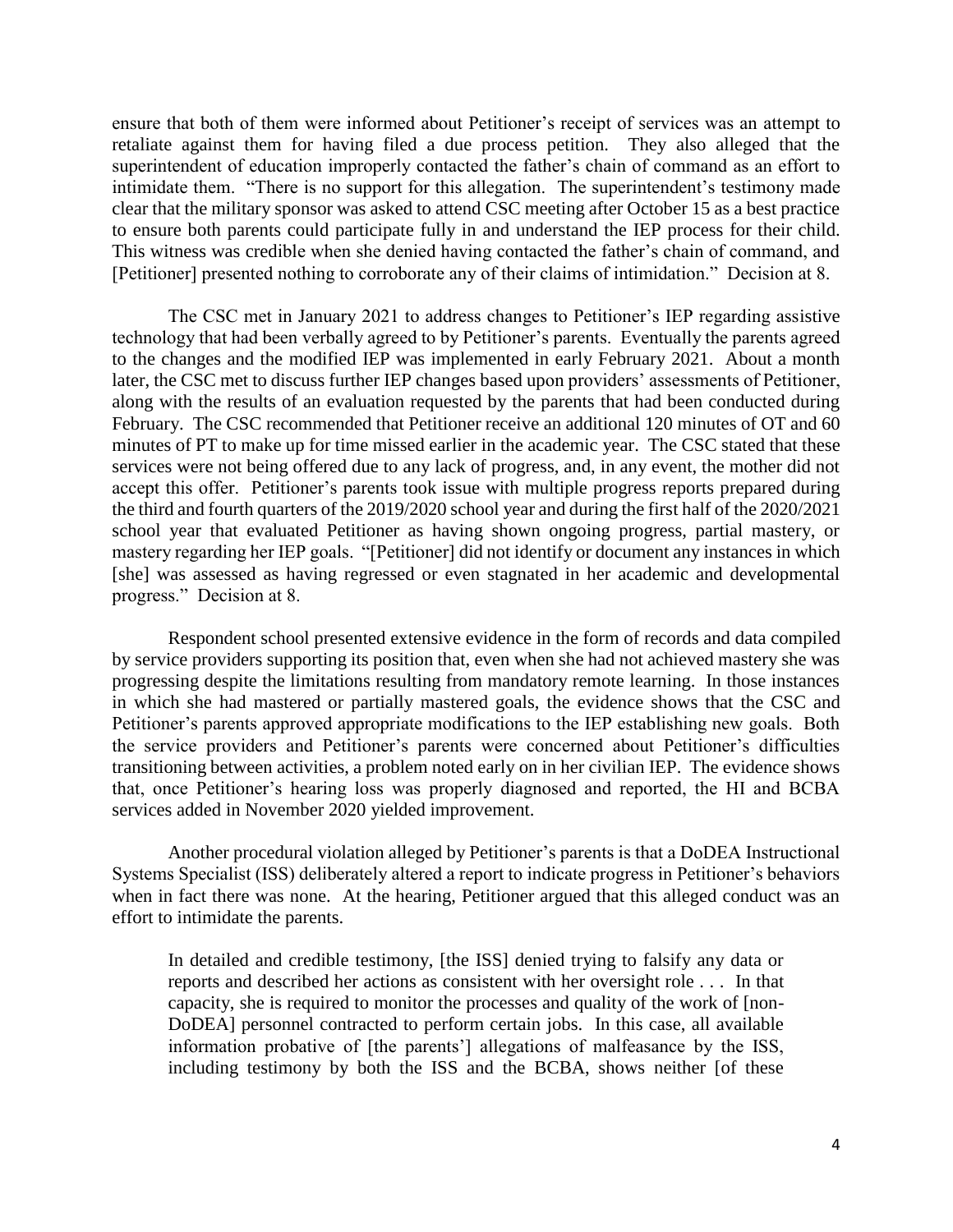officials] did anything to undermine the legitimacy of the data and results being reported by the BCBA or any other service provider. [Decision at 9.]

 Each provider testified as to their qualifications and experience and their efforts to provide services to Petitioner since March 2020. The speech therapist and HI therapist testified that Petitioner had made steady progress during the latter part of the 2019/2020 school year and into the next. As soon as Petitioner's hearing loss was addressed in November 2020, she made better progress in her IEP goals for those areas. However, there was no time during which she was not progressing. "The school's progress reports are thoroughly documented and were not effectively controverted by [Petitioner's] documents or arguments." Decision at 9.

# **Discussion**

 The Manual implements policy, assigns responsibilities, and prescribes procedures under the IDEA. It mandates a FAPE for "children with disabilities who are entitled to enroll in DoDEA schools[.]" Manual, Encl. 2 ¶ 3b. The U.S. Supreme Court, in a seminal case, addressed the IDEA's requirements for a FAPE:

 The statutory definition of "free and appropriate public education" . . . expressly requires the provision of "such . . . supportive services . . . as may be required to assist a handicapped child to benefit from special education" . . . [T]he "basic floor of opportunity" provided by the [IDEA] consists of access to specialized instruction and related services which are individually designed to provide educational benefit to the handicapped child. [*Board of Education v. Rowley*, 458 U.S. 176, 201 (1982).]

 had received a FAPE or not. In a more recent decision, the Supreme Court announced such a standard, derived from its consideration of the ultimate purpose of the IDEA, that a child be provided an opportunity for progress. In *Rowley*, the Supreme Court did not articulate a specific standard for evaluating whether a child

 The IEP must aim to enable the child to make progress. After all, the essential function of an IEP is to set out a plan for pursuing academic and functional piece of legislation enacted "in response to Congress' perception that a majority of handicapped children in the United States 'were either totally excluded from schools or [were] sitting idly in regular classrooms awaiting the time when they progress would do little to remedy the pervasive and tragic academic stagnation that prompted Congress to Act. [*Endrew F. ex rel. Joseph F. v. Douglas County School Dist. RE-1*, 580 U.S.\_\_\_, 137 S.Ct. 988, 999 (2017) (internal citations advancement . . . This reflects the broad purpose of the IDEA, an "ambitious" were old enough to "drop out.""" . . . A substantive standard not focused on student omitted).]

 make progress appropriate in light of the child's circumstances." *Id*. at 1001. Accordingly, a FAPE "requires an educational program reasonably calculated to enable a child to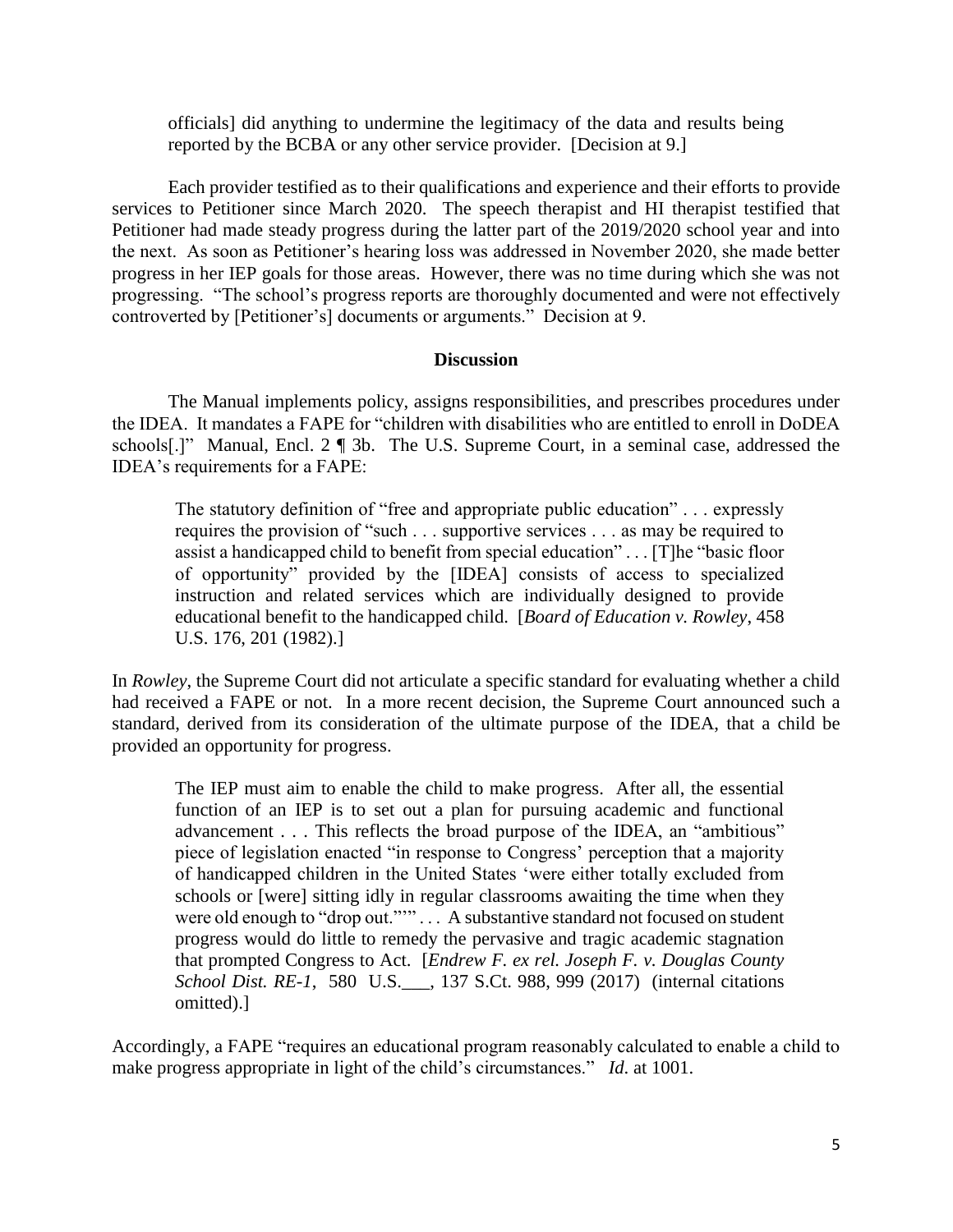Implementing the policy set forth in the IDEA, the Manual gives parents the right to participate in the evaluation process and in IEP development, to obtain independent evaluations, the burden of persuasion falls upon the party seeking relief. *See Schaffer ex. rel. Shaffer v. Weast*, of due process hearings. The Board employs a *de novo* standard of review, giving due deference to the Judge's credibility determinations and resolution of conflicting evidence. *See* Case No. Eand to challenge adverse determinations through a due process hearing. At a due process hearing 546 U.S. 49, 62 (2005). The DOHA Appeal Board is responsible for conducting appellate review 07-002 at 6 (App. Bd. Jul. 25, 2008).

### A. Whether the Judge erred in evidentiary rulings

 There is an appeal issue regarding audio recordings which Petitioner proffered into evidence. The exhibit was initially identified as AF but was at some point re-titled FF. Tr. I: 24. AF is described as "all audio recordings for all CSC meetings from October 2020 through March 2021." *Id.* The issue was first discussed at a pre-hearing conference for which there is no transcript in the record. It is evident that the Judge declined to accept the recordings into evidence but offered to accept transcripts. At the Hearing the Petitioner again proffered FF. The Judge again made but the transcription service said that, though they could make transcripts, the transcriber would not know who was speaking. Accordingly, no transcripts were made. The Judge ruled that he was not admitting FF into evidence. Tr. I: 44-51. declined. He inquired about the transcripts. Petitioner explained that they tried to get transcripts

 On appeal the Petitioner challenged the Judge's decision regarding Exhibit FF. While the case was still in briefing, the Board noticed that there was no physical exhibit in the record that might contain the audio files at issue (*e.g*., tapes, CDs, DVDs, etc). E-mails were exchanged between the Appeal Board and the parties to obtain the audio files. (A detailed history of the Appeal Board's efforts to cure the record in this regard and to encourage the parties to work together is contained in the Chairperson's e-mail to the parties of October 6, 2021, at 4:52 pm).

 On October 25, 2021, Respondent's Counsel brought a DVD to the Appeal Board containing eight audio files. Two of the files were partly duplicative of a November 12 meeting.

 It was error for the Judge not to have taken the proffered audios into the record. The Board has cured that error by taking the audios into the record.

 Concerning Petitioner's argument on appeal that the Judge erred by not admitting FF, the identified, which would render the audios confusing; that he had previously given Petitioner the information about the CSC meetings was available from other evidence in the record. Tr I: 46-51. After listening to the audios, we conclude that, had they been admitted and considered, there is nothing in them that would likely have resulted in a different overall decision. Therefore, we Judge's stated reasons were that the evidence did not appear relevant; that the speakers were not opportunity of presenting transcripts of the audios but Petitioner had not done so; and that conclude that any error in the Judge's ruling was harmless.

 However, one further point bears addressing. At the October 15, 2020 meeting (audio file labelled part 3 for that meeting, about 2/3 of the way through the audio file), the school official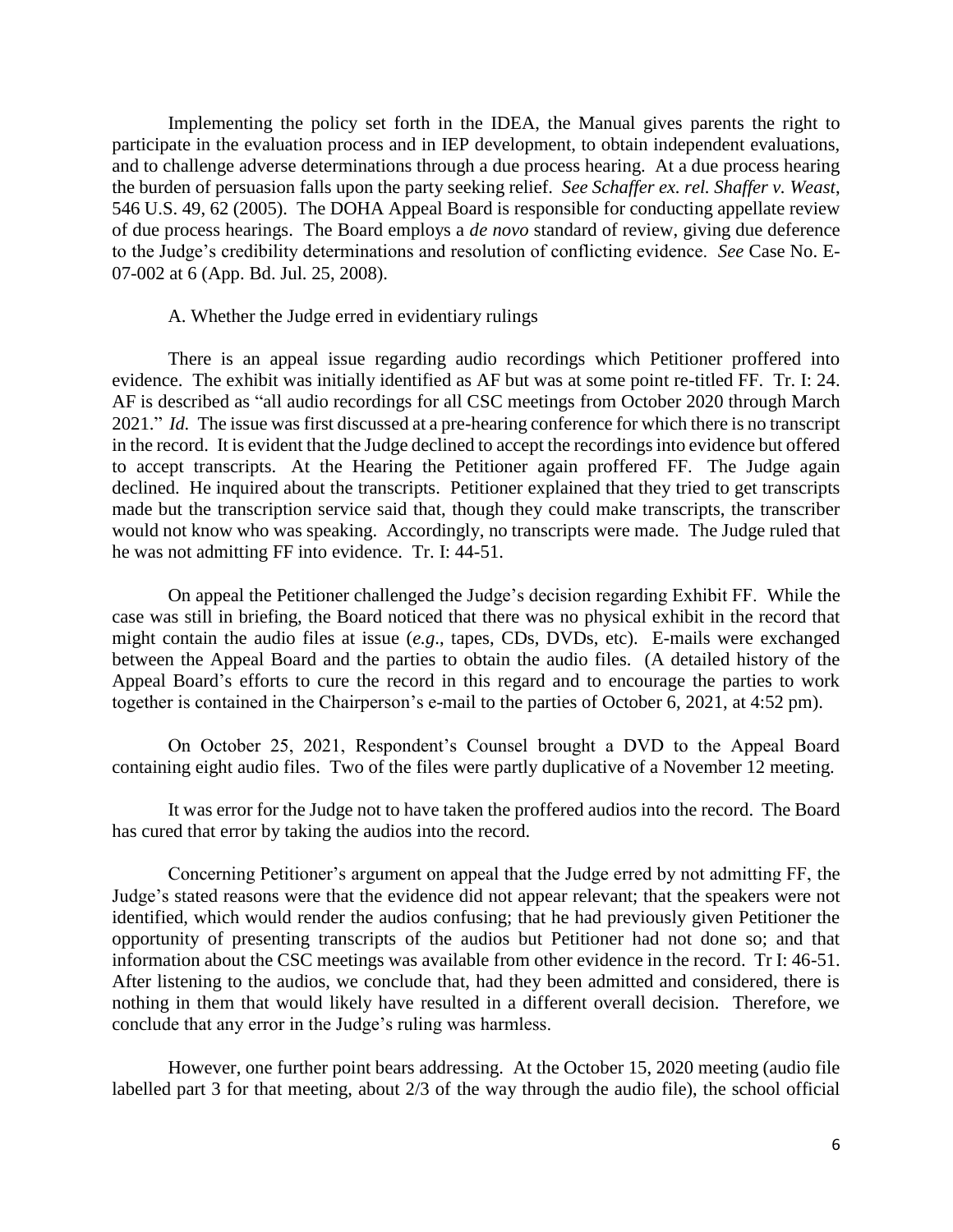(Superintendent?) says (approximately): In most cases, an advocate is not quite this vocal against the team. In most cases, the parent has the right to speak and the advocate says very little. I find that your advocate is really challenging our team on things that I'm not sure are within her legal purview to do.<sup>2</sup> This was followed almost immediately with a demand that the sponsor (the on appeal, the personal representative did allude to it during her testimony. Tr. I: 188. It was fact, been overly aggressive). Furthermore, by coupling this statement with the demand for the sponsor and the declaration regarding her own expected actions, she possibly created the impression that she was trying to punish the parents for the activity of the advocate. Thus, whether Petitioner's father) attend the next meeting and declarations as to whom the speaker would advise of the situation. Although the speaker's comment about the advocate was not specifically raised inappropriate for the school official to attempt to curb or silence the advocate (who had not, in or not she intended to create such an impression, she inflamed an already delicate situation.

#### B. Whether Respondent denied Petitioner a FAPE

 $\overline{a}$ 

 Petitioner argues that the School failed to provide Petitioner a FAPE. Specifically, she IEP. Petitioner contends that, in arriving at his conclusions, the Judge erred by relying on evidence that asserted progress in achieving Petitioner's IEP goals rather than on these methodological changes in providing IEP services. She argues, "Assessed progress is irrelevant if the special needs child's IEP is not executed as it is written since it is a tailored individual plan for that child." argues that the School's transition to virtual learning in response to the COVID-19 crisis resulted in instruction and services being provided in modified form over what was described in Petitioner's Appeal Brief at 2.

 parents and School officials signed the operative IEP in January 2020. Petitioner Exhibit (PX) Y; Respondent Exhibit (RX) 1b, *Triennial IEP*, dated January 23, 2020 (Several exhibits were offered by both parties). The record evidence shows that this IEP represented the judgment of all parties as to the best way to ensure that Petitioner received sufficient academic instruction and other services in order to make the progress required by law. However, as the Judge found, in March 2020, the installation where the School is located became subject to HPCON-C as a response to communications. In this the School was not alone. Witnesses testified that civilian schools in the local area were not conducting in-person instruction either. Tr. II: 174, 197. As a consequence, The Judge's findings and the evidence upon which those findings are based show that the Covid-19 pandemic, which resulted, among other things, in the cessation of brick and mortar education and in the implementation of virtual instruction conducted by means of electronic the means whereby Petitioner's IEP was to be effectuated were changed in a number of ways.

 and mortar. A School official testified that this was necessary because "[i]t's not developmentally These changes included not merely the transition to remote learning but a reduction in the amount of Petitioner's time spent in receiving virtual instruction over what she received in brick

<sup>&</sup>lt;sup>2</sup> The Manual authorizes a personal representative for parents during due process proceedings, including prehearing resolution meetings. *See, e.g*., Manual, Encl. 6 § 7.a.2. It does not explicitly authorize a personal representative at CSC meetings, although it does state that such meetings can include "intermediaries who might be necessary to foster effective communications between the school and the parent about the child." Manual, Encl. 4 § 1.a. We find nothing in the Manual that would preclude the presence and participation of Petitioner's advocate at a CSC meeting, and the statements quoted above suggest that this practice is not unusual, at least in the school district at issue in this case.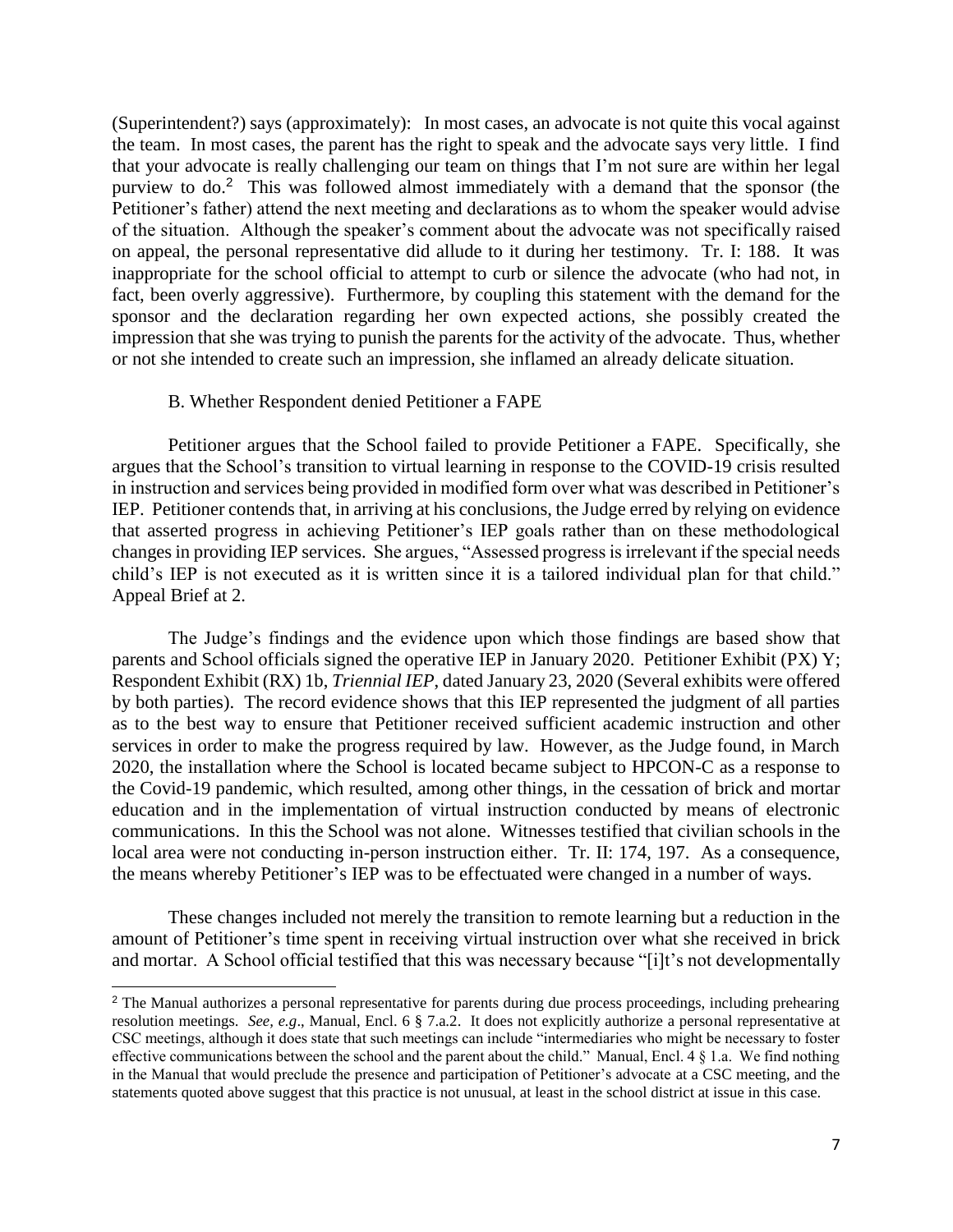appropriate for a child of her age and her ability level to be on the screen for six-and-a-half hours a day, we wouldn't expect that of ourselves, so we would not expect that out of a 6-year-old child[.]" Tr. III: 135. Accordingly, although some teaching was done synchronously, that is in conjunction with classmates online, other was to be done asynchronously, that is, during were not directed to special education students alone but applied to all students attending the School, and special education students' course of instruction was modified in proportion to that afforded general education students. Tr. II: 124, 168; III: 282; IV: 7-8. The evidence cited above is consistent with the Judge's findings on the same matters. Petitioner's own time under adult supervision, utilizing instructional materials that the School made available electronically. Tr. II: 127, 172-174; III: 81. Witnesses testified that these changes

 proportional to those offered the general education population at School. Rather, she argues that these changes were not consistent with the IEP, and we construe her arguments to mean that the not consent. School officials, on the other hand, contend that this shift did not constitute a change to the IEP but, rather, an alternative means by which by which Petitioner's goals were to be achieved. In addressing this disagreement as to the significance of virtual instruction we will consider both guidance provided by agencies charged with overseeing special education services Petitioner does not contend on appeal that her remote services were not, in fact, shift to virtual learning constituted a *de facto* amendment to the IEP, one to which her parents did as well as available legal precedent.

 In proceeding as they did, the School officials stated that they were acting in accordance with guidance from DoDEA (*See* Tr. III: 135-6). This guidance acknowledged that the pandemic was "an unprecedented event," requiring schools to consider a variety of means to assist the special education student in achieving IEP goals. DoDEA stated that its policy "does not mandate specific methodologies," thereby encouraging flexibility in meeting academic goals.

 [T]here is no one way or defined method to adequately and equitably meet [special education] student's needs during building closures. Now, more than ever, it is important for special education personnel to stay flexible and consider a wide to provide equal access to learning for all students with disabilities. [RX 9b, *Best Practices for Remote Learning in Special Education and Student Support Services*, variety of educational strategies and practices as DoDEA makes reasonable efforts at 1-2.]

 A principal strategy for maximizing access to education and support services was remote learning, education, acknowledging that some students may as a consequence experience a loss of skills. "Once school resumes, CSCs should make individualized determinations on a case by case basis including virtual or online instruction. DoDEA recognized potential limitations in that method of utilizing all available data" to see if compensatory services are required. *Id*. at 4.

 Education. This agency asserted that federal law did not prevent remote learning and stated that, This guidance was consistent with information provided by the U.S. Department of in a time of pandemic, schools should take "into consideration the health, safety, and well-being of all their students and staff" in providing educational services.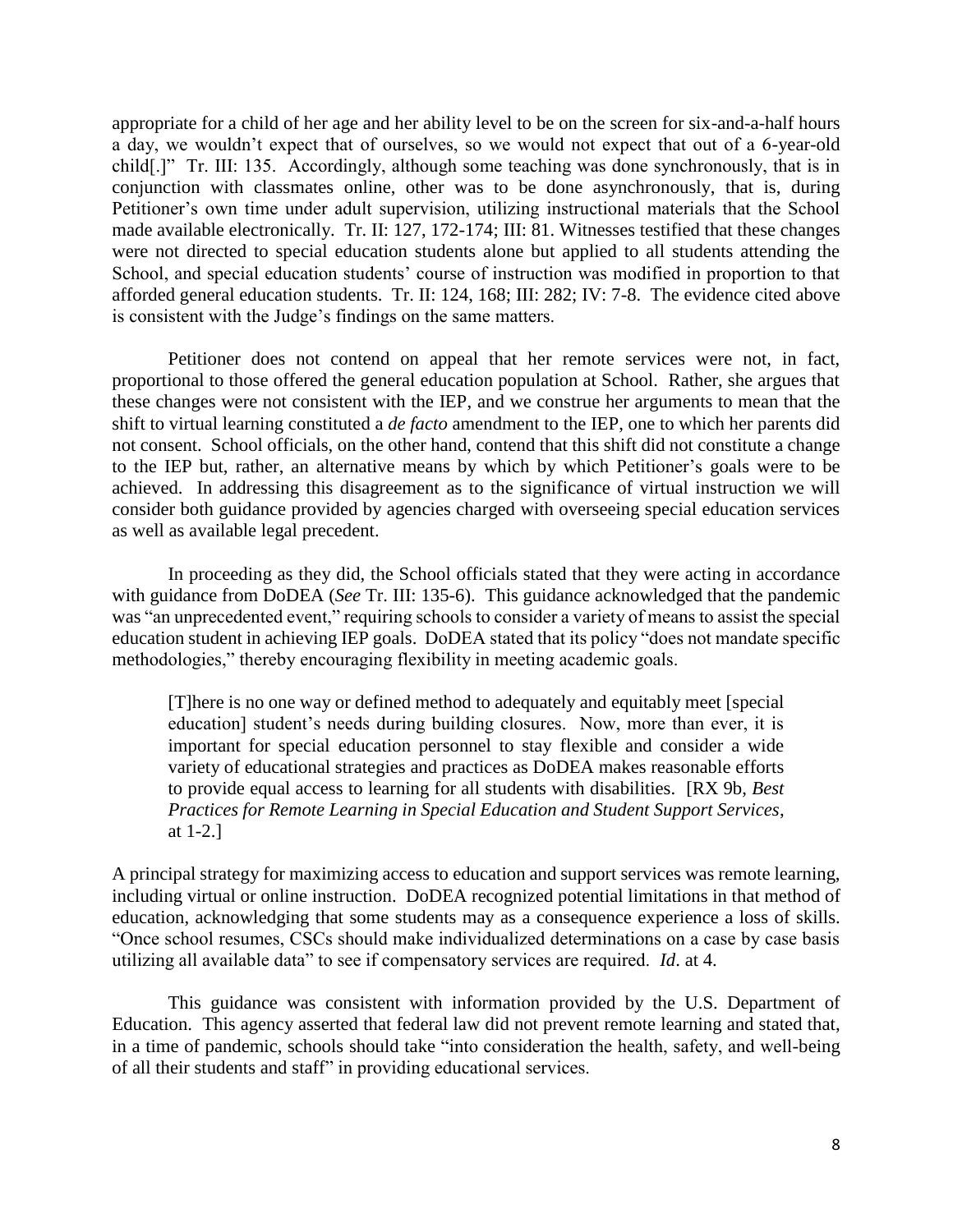telephonically. The Department understands that, during this national emergency, schools may not be able to provide all services in the same manner they are typically disabilities . . . FAPE may be provided consistent with the need to protect the health  *Elementary and Secondary Schools While Serving Children with Disabilities*, March 21, 2020 (included among Hearing Officer Exhibits).] [T]he provision of FAPE may include, as appropriate, special education and related services provided through distance instruction provided virtually, on line, or provided . . . It is important to emphasize that federal disability law allows for flexibility in determining how to meet the individual needs of students with and safety of students with disabilities and those individuals providing special education and related services to students. [United States Department of Education (DoE), *Supplemental Fact Sheet Addressing the Risk of Covid-19 in Preschool,* 

 Although this fact sheet was advisory only, it encouraged schools to balance methods of academic and other instruction with a jurisdiction's compelling interest in preserving the health and safety of parties involved.

 Unsurprisingly, as of this writing, there is not a plethora of case law addressing virtual or remote instruction implemented in response to the pandemic. One court that has done so held, among other things, that virtual learning does not *per se* violate IDEA. *Hernandez v. Grisham*, 508 F.Supp.3d 893 (D. New Mexico 2020). Another stated that public health concerns posed by Covid-19 are properly brought to bear in evaluating the sufficiency of a school's provision of CA 2020). Yet another cited DoE guidance to the effect that school districts might be called upon to provide FAPE by remote or virtual means. *Marrero v. Puerto Rico*, 2021 WL 219195 (D. Puerto special education services. *E.M.C. v. Ventura Unified School District*, 2020 WL 7094071 (C. D. Rico 2021).

 We interpret the guidance and precedents cited above as standing for the proposition that services remotely during the Covid-19 pandemic, utilizing a different methodology from what would have been expected were IEPs being implemented during normal times. Public health services a school provided, concerns which, in the case before us, were of especial pertinence authorizes commanders to close "any asset or facility" to prevent danger to public health. As witnesses testified, the January 2020 IEP remained in effect during the time in question, and we note that the goals set forth in that IEP did not change. Moreover, Petitioner's mother consented on her behalf to remote learning. PX G; RX 10, *Provision of Special Education Services*. We have considered the evidence as a whole and conclude that the School's use of remote learning and the different methodologies inherent therein constituted a permissible means for achieving IEP goals during the pandemic. Indeed, given DoDEA policy and the military's decision to impose HPCON-C, the School had little choice but to proceed as it did. DoDEA schools, in appropriate circumstances, could legitimately provide special education concerns were an appropriate factor to address in evaluating the kind of special educational insofar as they had a direct bearing upon the capacity of the U.S. military to preserve operational effectiveness. *See, e.g.,* DoD Instruction 6200.03 ¶ 1.2.a., which acknowledges the duty of the DoD to protect personnel and property from health emergencies. *See also* ¶ 3.2.b.5, which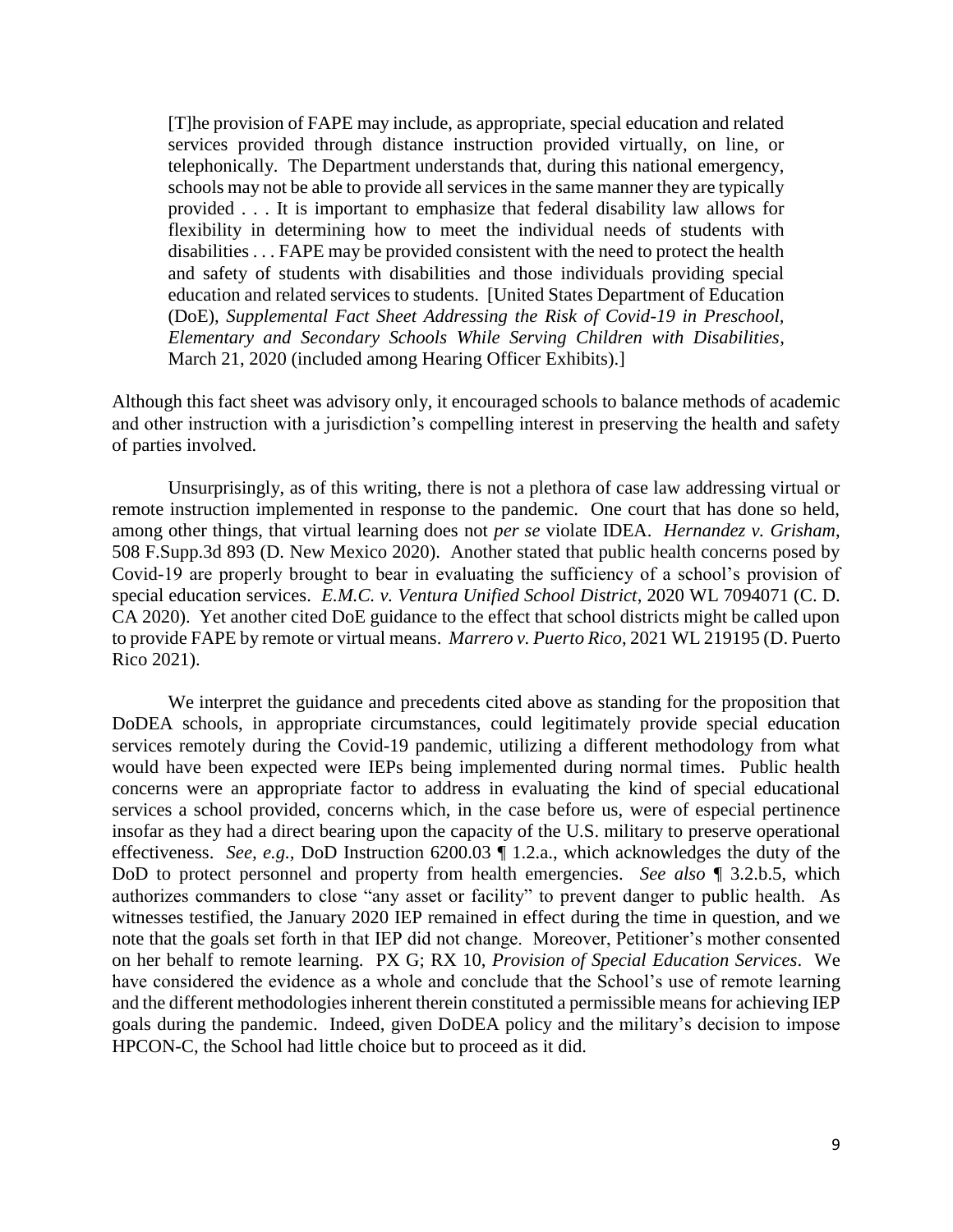the key issue is whether the methodology described in the IEP is faithfully provided. It is true that there is nothing in *Endrew* to the effect that schools may change IEP methodology in light of exigent circumstances. That is to be expected, insofar as *Endrew* was decided before the Covid- 19 pandemic, and, accordingly, such an issue was not before the Court. However, as noted above, *Endrew* explicitly makes progress the standard for evaluating whether a child has received a FAPE provide support for the proposition that the School's shift to remote learning in response to an unparalleled health crisis constituted a *per se* denial of a FAPE to Petitioner. unparalleled health crisis constituted a *per se* denial of a FAPE to Petitioner. The next issue that we must address is whether the actual regimen of virtual services that Petitioner cites *Endrew* for the proposition that assessed progress is not relevant and that rather than some other standard. Contrary to Petitioner's arguments on appeal, *Endrew* does not

 Petitioner received enabled her to make adequate progress, construing her brief as challenging the Judge's conclusions on that matter. In accordance with *Endrew,* we must take into account the Petitioner's actual circumstances. As noted above, she suffers from Down Syndrome. The record Petitioner's cognitive ability based upon her performance on various tests, including a test of her intelligence that yielded a "full scale IQ" of 59, for which the qualitative description was "Extremely Low." Assessment at 2, included PX X and RX 4b. Other tests included one that measured Petitioner's functioning in everyday life, based upon information provided by her mother and teacher, which yielded a result described as "moderately low." Assessment at 6. The school includes an *Individual Psychological Assessment Report*, dated February 22, 2021, that examined psychologist who prepared the report concluded:

 functioning and in adaptive behavior, although functional life skills are a relative strength for her in both the home and school settings. Fluid reasoning, while still and verbal skills are a continued focus of intervention. [Assessment at 6.] Overall, [Petitioner] presents with significant impairments in intellectual low, is significantly stronger than verbal skills. Deficits in verbal reasoning impact academics and social interaction . . . Verbal skills assessed during the evaluation were low relative to fluid reasoning skills. It is recommended that communication

 loss in one ear, which likely exerted an impact upon her capacity to profit from the services the School provided her. *Auditory Brainstem Response (ABR) Evaluation*, dated July 9, 2020, included in RX 4B. Accordingly, in assessing Petitioner' circumstances, we must take into account that she suffers from significant disabilities, the nature of which must be brought to bear in The psychologist who prepared this report testified that its findings were consistent with a diagnosis of Down Syndrome. Tr. IV: 144. In addition to that, Petitioner also has a total hearing determining whether she made the progress that *Endrew* contemplates.

 As noted above, the Petitioner's January 2020 IEP governed the provision of special education services during the entirety of the time at issue here. All parties agreed to it, including Petitioner's parents. It was modified in November 2020 to include services by an HI and a BCBA, and there is no issue before us as to whether the goals set forth in the IEP were inappropriate for a student in Petitioner's circumstances. *See, e.g*., the testimony of the special education teacher, to Petitioner's IEPs at the School were appropriate. TR. III: 114-115. As to whether Petitioner's achievement of these goals was impaired by the use of remote learning, the record contains the effect that, based upon assessment, observation, and historical data, the goals set forth in all of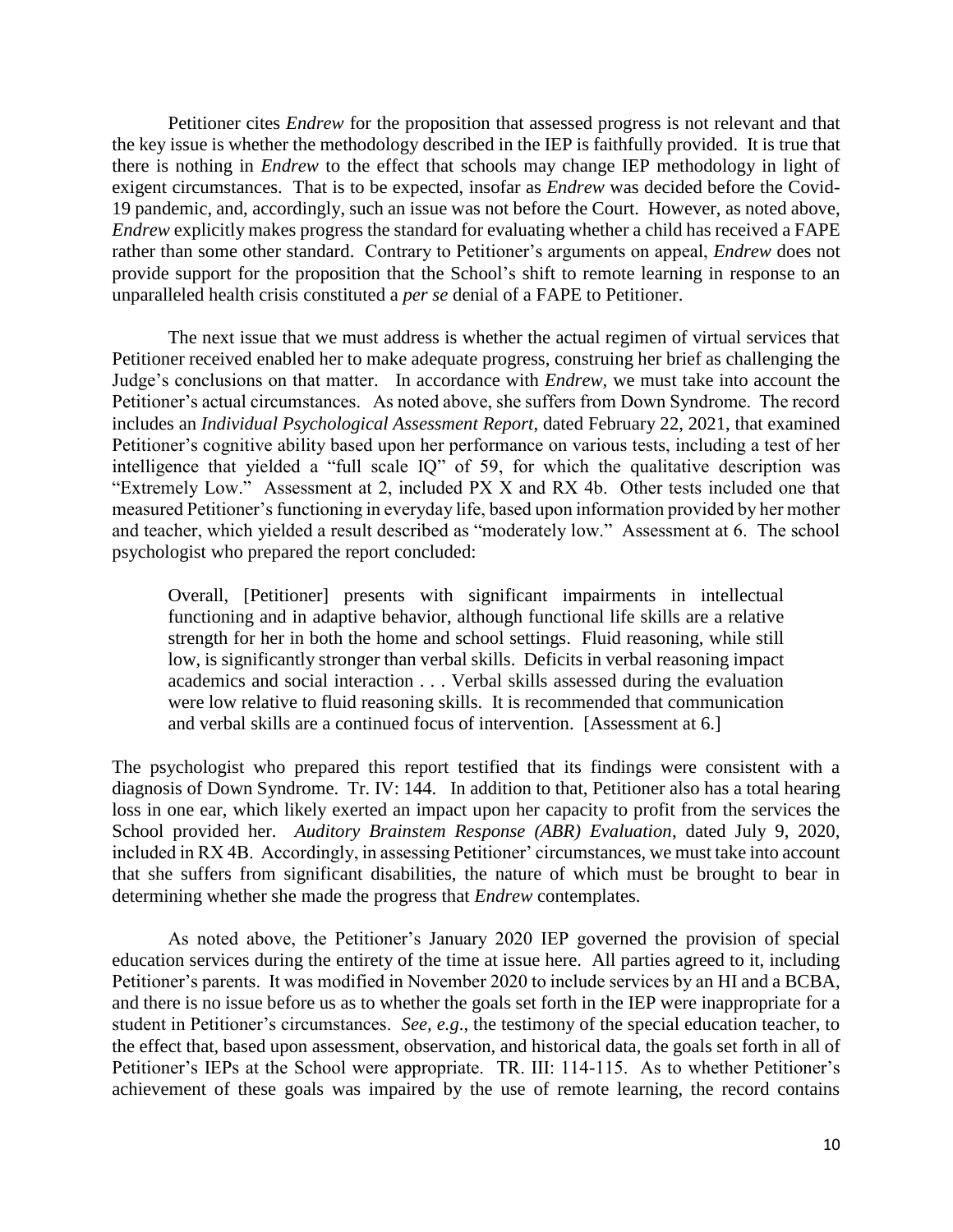considerable documentary evidence as well as testimony that she made appropriate progress during the time under consideration.

 The documentary evidence included progress reports and the data underlying them. *See,*  document that summarized Petitioner's progress from March 2020 until the following October, prepared after the contentious October 2020 CSC meeting. PX F; RX 2b, *Summary of Progress*. physical therapist. These witnesses were actually called by the Petitioner in presenting her case in chief at the hearing, and, given their education and experience in their various disciplines and their knowledge of Petitioner, we have paid particular attention to their testimony on the crucial issue of progress. *See Endrew* at 1001, to the effect that the expertise and judgment of school authorities *e.g.,* RX 2, *Progress Reports*; 6, *Provider Data*, and 7, *Literacy Graphs*. It also included a Testimonial evidence was provided by Petitioner's special education teacher; her general education teacher; the ISS, who exercises oversight of special education services in the district to which the School belongs; Petitioner's speech pathologist, her occupational therapist, and her are entitled to deference.

 Petitioner's special education teacher defined progress as growth toward mastering the goals set forth in the IEP. goals set forth in the IEP.<br>[Q]: ... And how would you measure progress or growth? What are the different

ways that progress is denoted in an IEP or a progress report?

 [A]: So progress can be measured in a variety of ways . . . [I]f you look at [RX 2a, of identifying ten capital letters, six lowercase letters, and five sounds . . . [W]hen you read the body of that present level, you can really see how she's performing Progress Report for School Year 2019-2020], page 4 of the annual review reading goal, you can see that [Petitioner] had met the criteria established within that goal and how that data was disseminated and determined. [Tr. III: 115-116.]

 her progress level as mastery. However, most of the progress reports characterize Petitioner's Insofar as Petitioner had met the IEP goal in question, the special education teacher characterized progress as ongoing. The special education teacher addressed this matter as follows:

[A]: When you look at this term ongoing, that's when you're really seeing how a Year 2020-2021], page 2 of the annual review reading goal, you can see how she's continuing to make gains towards . . . letter knowledge . . . However, it's not consistent. So that's why it was not marked as partially mastered or mastered. [Tr. student is moving forward . . . If you look at [RX 2c, Progress Report for School III: 116.]

 This witness explained that a student could demonstrate progress not only by acquiring additional skills but also by maintaining current skills with less adult support. Her testimony addressed RX 2a, IEP for School Year 2019-2020.

 minimal adult support for 38 letters and 18 sounds. When you go into fourth quarter If you notice third quarter she was identifying her letters and her sounds with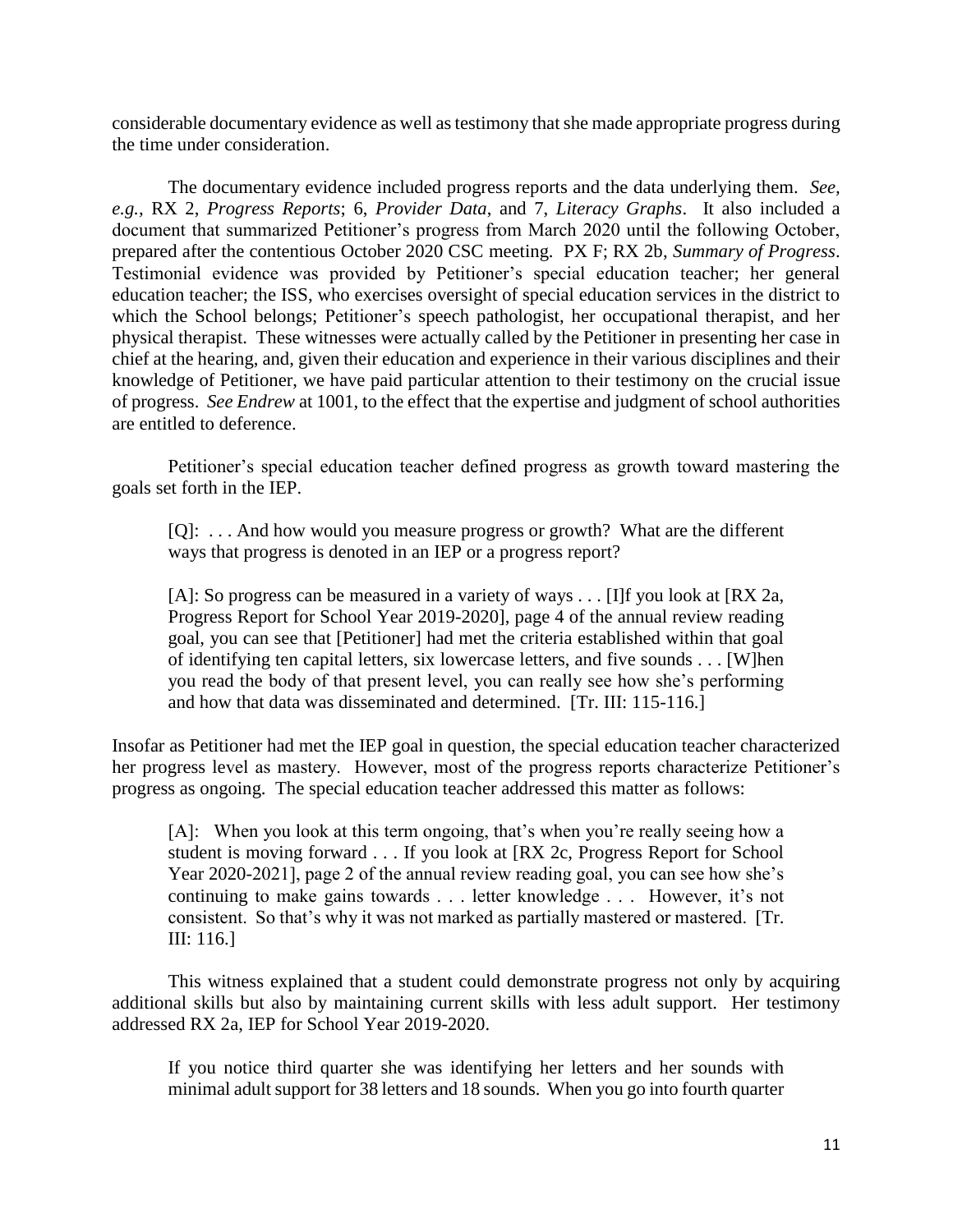you notice that the support is not present. So that is showing a growth in progress related to the level of support you are providing . . . [G]rowth is not just I can identify this number of letters, it's also I can do this independently[.] [Tr. III: 61.]

 measurable and appropriate progress in those areas for which the teacher was responsible. Other providers stated that Petitioner had shown progress during remote learning. The physical therapist, the language pathologist, and the occupational therapist offered assessments similar to that of the special education teacher. Tr. III: 221, 278; IV: 28. In addition, the ISS testified that "the progress reports indicate that [Petitioner] is making ongoing progress in the majority of her goals . . . specifically in the June progress report, all progress notations indicate ongoing progress." Tr. II: 112.<sup>3</sup> We note that, in light of the Petitioner's diagnosis of a total hearing loss in one ear, the CSC added services by the HI specialist and the BCBA with a view toward facilitating her ability to education teacher testified as follows: The essence of the special education teacher's testimony was that Petitioner demonstrated communicate and to address other perceived difficulties. In compliance with DoDEA requirements, at the return to in-person instruction, the CSC evaluated the Petitioner. The special

[Q]: [D]id you make that assessment of [Petitioner]?

[A]: That's correct.

l

 [Q]: [I]n the context of, doing the same evaluation that you did, for all of your other students, when they returned to the brick and mortar environment, was it your opinion that . . . compensatory services would've been appropriate for [Petitioner]?

[A]: My data supports that it would not be appropriate[.] [Tr. III: 159.]

 The other witnesses testified in a similar manner, although, as the Judge found, they did offer to restore lost minutes of occupational and physical therapy that they had removed in response to Petitioner's mother's complaint that she felt overwhelmed by her responsibilities. Tr. II: 178; 181- 184; III: 159, 246, 281.

 we understand the frustration that her parents must have experienced while directly assisting in their daughter's education for the better part of a year. However, the teachers and other professionals—witnesses called by Petitioner herself—provided testimony on the central issue of this case that was not contradicted by other evidence and that appears generally consistent with the voluminous documentary record.<sup>4</sup> Neither at the hearing nor on appeal has Petitioner Petitioner disagrees with the conclusion that compensatory services were not required, and

 <sup>3</sup>Petitioner alleges that the ISS improperly directed the BCBA to change the content of a report. However, the BCBA testified that, while the ISS often suggested changes in reports to enhance clarity, etc., she had never directed the BCBA to change a report to reflect progress that the BCBA did not believe had occurred. Tr. IV: 100-101. The special education teacher and the physical therapist testified to the same effect. Tr. III: 244; IV: 145-146. The ISS herself stated that she does not alter the content of reports (Tr. II: 71), and there is no evidence in the record to contradict this.

<sup>&</sup>lt;sup>4</sup> Petitioner also called the parent advocate, who testified that she is an education specialist. She acknowledged that she had no experience in childhood education and that she had not personally observed Petitioner during receipt of remote instruction. This witness did not provide alternative data or attempt to demonstrate that the data actually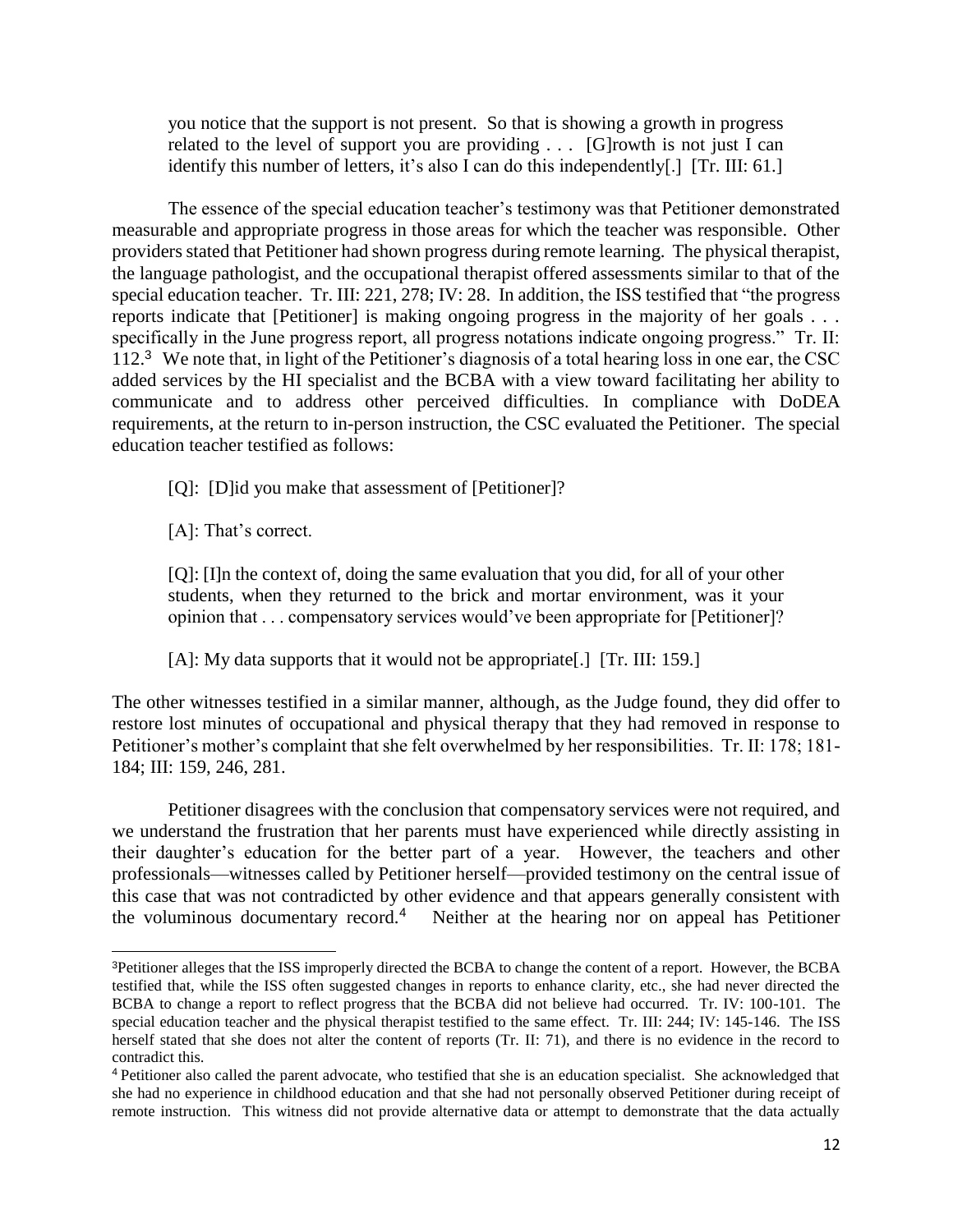challenged the specific data cited in the progress reports, only the providers' interpretations of that data. We also note that the Judge found the testimony of the teachers and service providers to be credible, and we give deference to a Judge's credibility determinations.

 not err in holding that during remote learning Petitioner had the benefit of an educational program that, in fact, she made such progress. Given this conclusion we do not need to discuss the issue of Accordingly, after considering the evidence as a whole, we conclude that the Judge did reasonably calculated to enable her to make progress appropriate in light of her circumstances and compensatory services.

### C. Remaining issues

 $\overline{a}$ 

 We have considered the other issues raised in Petitioner's brief. She argues that the Judge  did not weigh PX II, *Consolidated Minutes and Prior Written Notice (PWN) of Case Study Committee Meeting*. However, a Judge cannot be expected explicitly to discuss every piece of evidence in a record, which would be a virtual impossibility, especially in a case whose record is as voluminous as this one. Indeed, a Judge is presumed to have considered the totality of the to conclude that the Judge did not consider or weigh the evidence in question. Even if the Judge the record evidence overall demonstrated that Petitioner received a FAPE during remote learning. evidence in the record. *See, e.g., U.S. v. Baptiste*, 8 F.4th 30, 38 (1st Cir. 2021). We find no basis erred by not explicitly discussing this document, such error did not undermine his conclusion that

 Petitioner cites to a statement by the Judge in the Background portion of the Decision in which he notes that Petitioner's discovery documents were received by Respondent in March 2021. which he notes that Petitioner's discovery documents were received by Respondent in March 2021.<br>She argues that her parents kept the Judge and opposing party aware of the reasons for the delay, principally difficulty in securing assistance of counsel, and that it was "one-sided" of the Judge to claim that Petitioner was late in providing discovery. However, the Judge appears merely to have been setting forth the timeline of all activities leading up to the hearing. There is no reason to believe that his statement about the timing of discovery was erroneous or that it influenced his ultimate conclusions. Petitioner also contends that the Judge was not initially receptive to their request for an open hearing. There is nothing in the record specifically addressing this. However, the Judge lacked the requisite impartiality, a Judge is "presumed to be impartial" and the party raising the issue of judicial bias bears a "substantial burden of proving otherwise." *U.S. v. Minard*, 856 F.3d 555, 557 (8th Cir. 2017). We have examined the record as a whole and find nothing that would persuade a reasonable observer that the Judge held an inflexible predisposition against the this issue is moot insofar as the hearing was open. To the extent that Petitioner is contending that Petitioner during the course of the proceeding below.

 Petitioner alleges what she characterizes as procedural violations which served to intimidate her parents. We have considered these arguments in light of the entirety of the record We understand that there may be parallel investigations arising from these matters. Nothing in our decision should be construed as prejudging any other investigation or adjudication. evidence and conclude that Petitioner has not demonstrated that the Judge's decision was in error.

 contained in Petitioner's progress reports did not support the providers' conclusions as to Petitioner's progress. Rather, much of her testimony consisted of a description of the October 2020 CSC meeting. Tr. I: 186-207.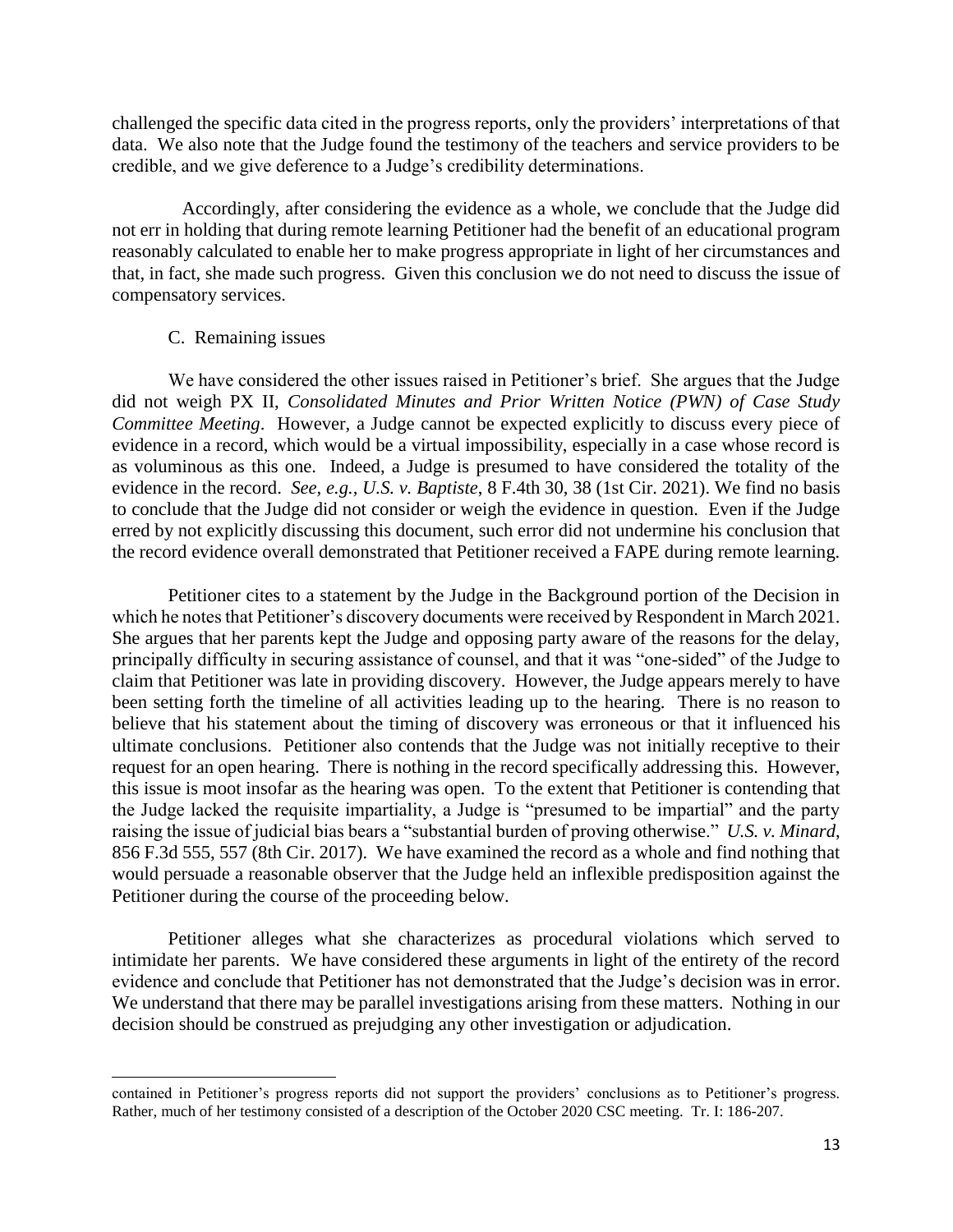# **Conclusion and Order**

The Judge's decision is **AFFIRMED**. This constitutes the final agency decision in this case. Accordingly, we advise Petitioner that she has a right under 20 U.S.C. § 1415(i)(2) to bring a civil action on the matters in dispute in a district court of the United States without regard to the amount in controversy.

> See separate opinion Michael Ra'anan Administrative Judge Chairperson, Appeal Board

Signed: James E. Moody James E. Moody Administrative Judge Member, Appeal Board

Signed: James F. Duffy James F. Duffy Administrative Judge Member, Appeal Board